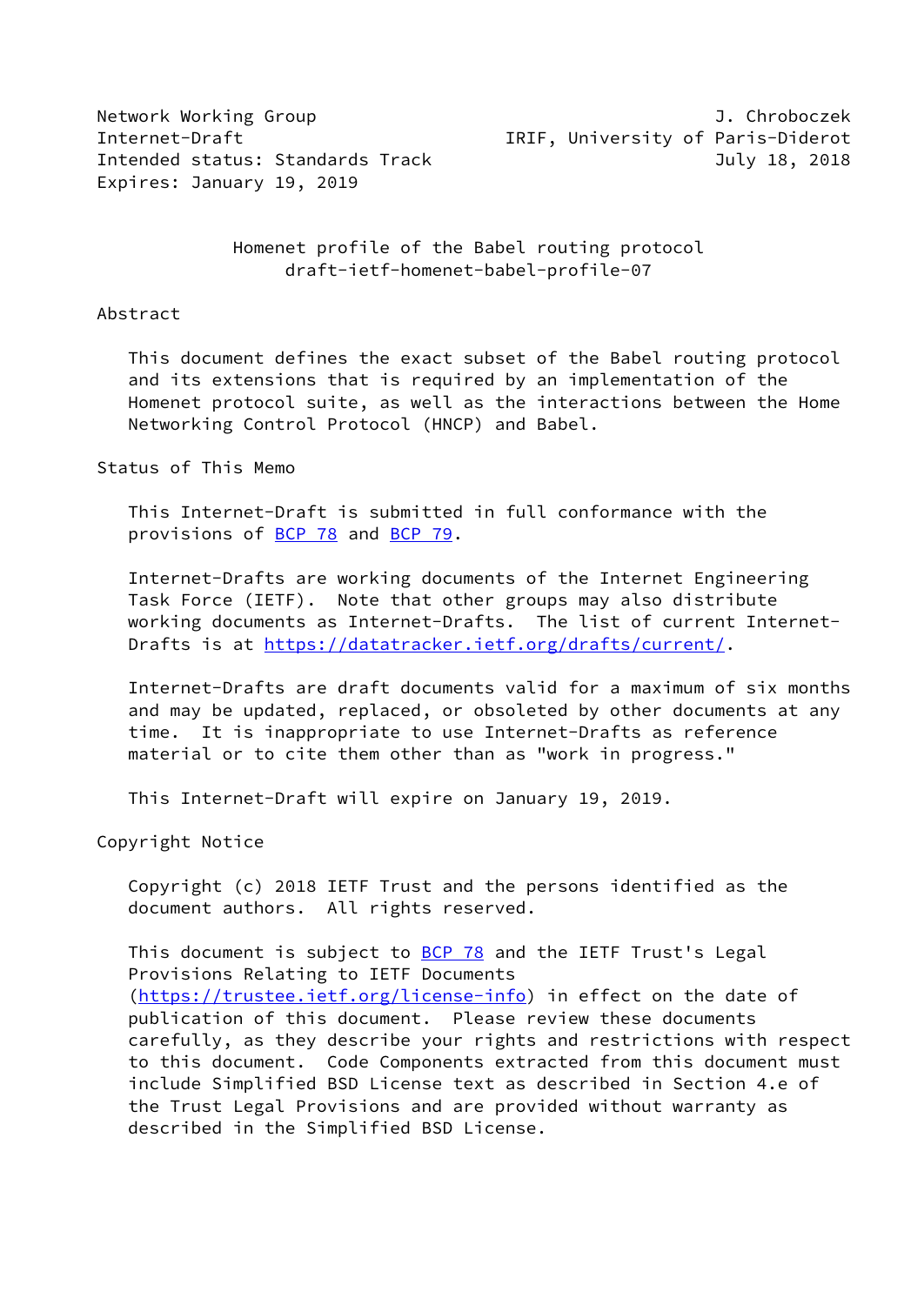<span id="page-1-1"></span>

| Internet-Draft | Homenet Babel profile | July 2018 |  |
|----------------|-----------------------|-----------|--|
|                |                       |           |  |

## Table of Contents

|                                        | $\overline{2}$ |
|----------------------------------------|----------------|
| Requirement Language<br>1.1.           | $\overline{2}$ |
| 1.2.                                   | $\overline{2}$ |
|                                        | $\overline{3}$ |
| 2.1.                                   | $\overline{3}$ |
| 2.2.                                   | $\overline{5}$ |
| 3. Interactions between HNCP and Babel | $\overline{5}$ |
| 3.1.                                   | 6              |
| 3.2.                                   | 6              |
| 4.                                     | $\overline{1}$ |
| 5.                                     | $\overline{1}$ |
| 6.                                     | 8              |
| 7.                                     | 8              |
| Normative References<br>7.1.           | 8              |
| Informative References<br>7.2.         | 8              |
| Author's Address                       | 9              |
|                                        |                |

### <span id="page-1-0"></span>[1](#page-1-0). Introduction

 The core of the Homenet protocol suite consists of the Home Networking Control Protocol (HNCP) [[RFC7788\]](https://datatracker.ietf.org/doc/pdf/rfc7788), a protocol used for flooding configuration information and assigning prefixes to links, combined with the Babel routing protocol [\[RFC6126bis\]](#page-8-3). Babel is an extensible, flexible and modular protocol: minimal implementations of Babel have been demonstrated that consist of a few hundred lines of code, while the "large" implementation includes support for a number of extensions and consists of over ten thousand lines of C code.

 This document consists of two parts. The first specifies the exact subset of the Babel protocol and its extensions that is required by an implementation of the Homenet protocol suite. The second specifies how HNCP interacts with Babel.

### <span id="page-1-2"></span>[1.1](#page-1-2). Requirement Language

 The key words "MUST", "MUST NOT", "REQUIRED", "SHALL", "SHALL NOT", "SHOULD", "SHOULD NOT", "RECOMMENDED", "NOT RECOMMENDED", "MAY", and "OPTIONAL" in this document are to be interpreted as described in [BCP](https://datatracker.ietf.org/doc/pdf/bcp14) [14](https://datatracker.ietf.org/doc/pdf/bcp14) [[RFC2119\]](https://datatracker.ietf.org/doc/pdf/rfc2119) [\[RFC8174](https://datatracker.ietf.org/doc/pdf/rfc8174)] when, and only when, they appear in all capitals, as shown here.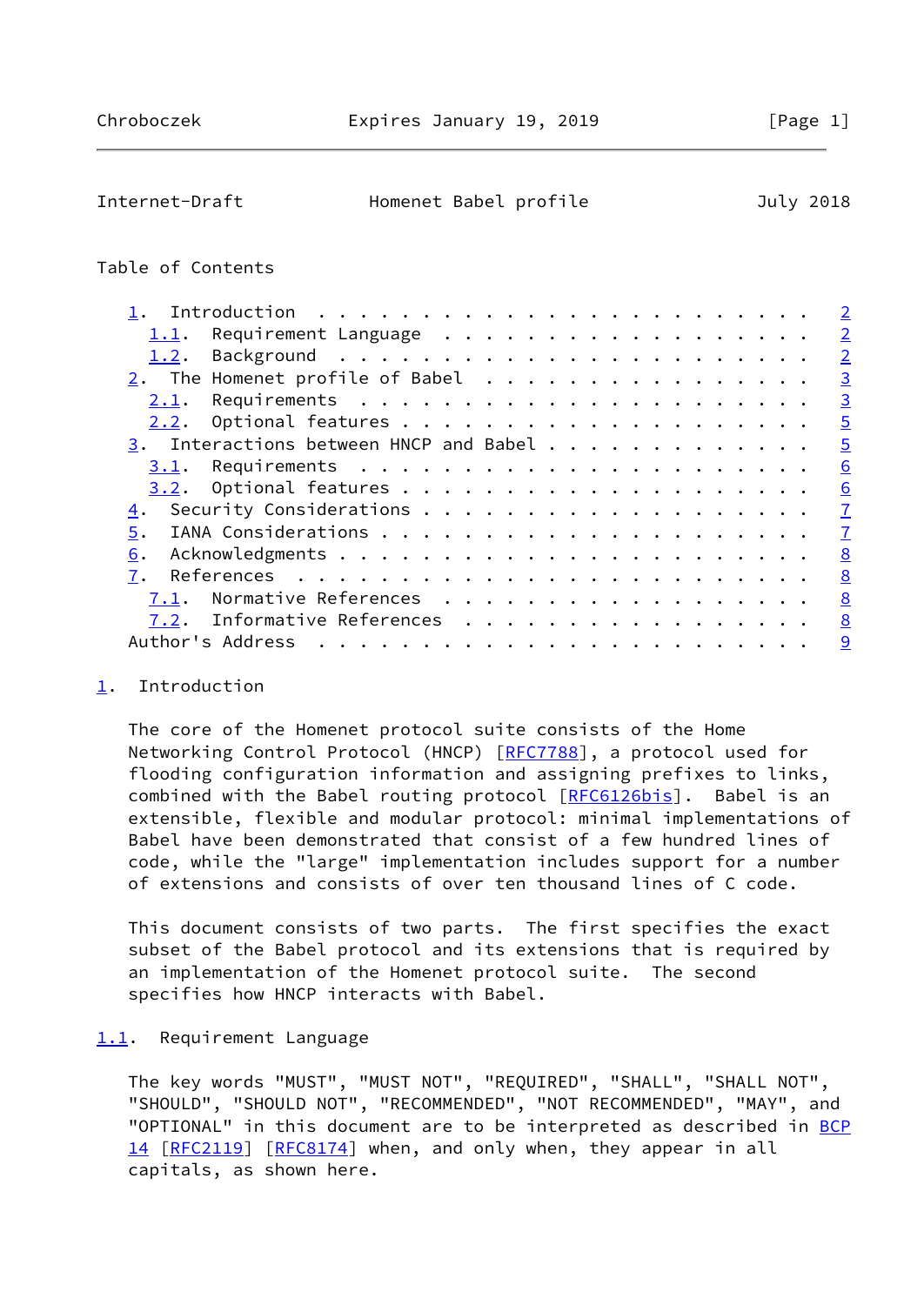# <span id="page-2-0"></span>[1.2](#page-2-0). Background

 The Babel routing protocol and its extensions are defined in a number of documents:

Chroboczek Expires January 19, 2019 [Page 2]

<span id="page-2-2"></span>

Internet-Draft Homenet Babel profile July 2018

- o RFC 6126bis [\[RFC6126bis](#page-8-3)] defines the Babel routing protocol. It allows Babel's control data to be carried either over link-local IPv6 or over IPv4, and in either case allows announcing both IPv4 and IPv6 routes. It leaves link cost estimation, metric computation and route selection to the implementation. Distinct implementations of RFC 6126bis Babel will interoperate, in the sense that they will maintain a set of loop-free forwarding paths. However, if they implement conflicting options, they might not be able to exchange a full set of routes; in the worst case, an implementation that only implements the IPv6 subset of the protocol and an implementation that only implements the IPv4 subset of the protocol will not exchange any routes. In addition, if implementations use conflicting route selection policies, persistent oscillations might occur.
- o The informative Appendix A of RFC 6126bis suggests a simple and easy to implement algorithm for cost and metric computation that has been found to work satisfactorily in a wide range of topologies.
- o While RFC 6126bis does not provide an algorithm for route selection, its Section 3.6 suggests selecting the route with smallest metric with some hysteresis applied. An algorithm that has been found to work well in practice is described in Section III.E of [\[DELAY-BASED](#page-8-4)].
- o Five RFCs and Internet-Drafts define optional extensions to Babel: HMAC-based authentication [\[RFC7298](https://datatracker.ietf.org/doc/pdf/rfc7298)], source-specific routing [[BABEL-SS\]](#page-8-5), delay-based routing [[BABEL-RTT\]](#page-8-6) and ToS-specific routing [[ToS-SPECIFIC\]](#page-9-1). All of these extensions interoperate with the core protocol as well as with each other.
- <span id="page-2-1"></span>[2](#page-2-1). The Homenet profile of Babel
- <span id="page-2-3"></span>[2.1](#page-2-3). Requirements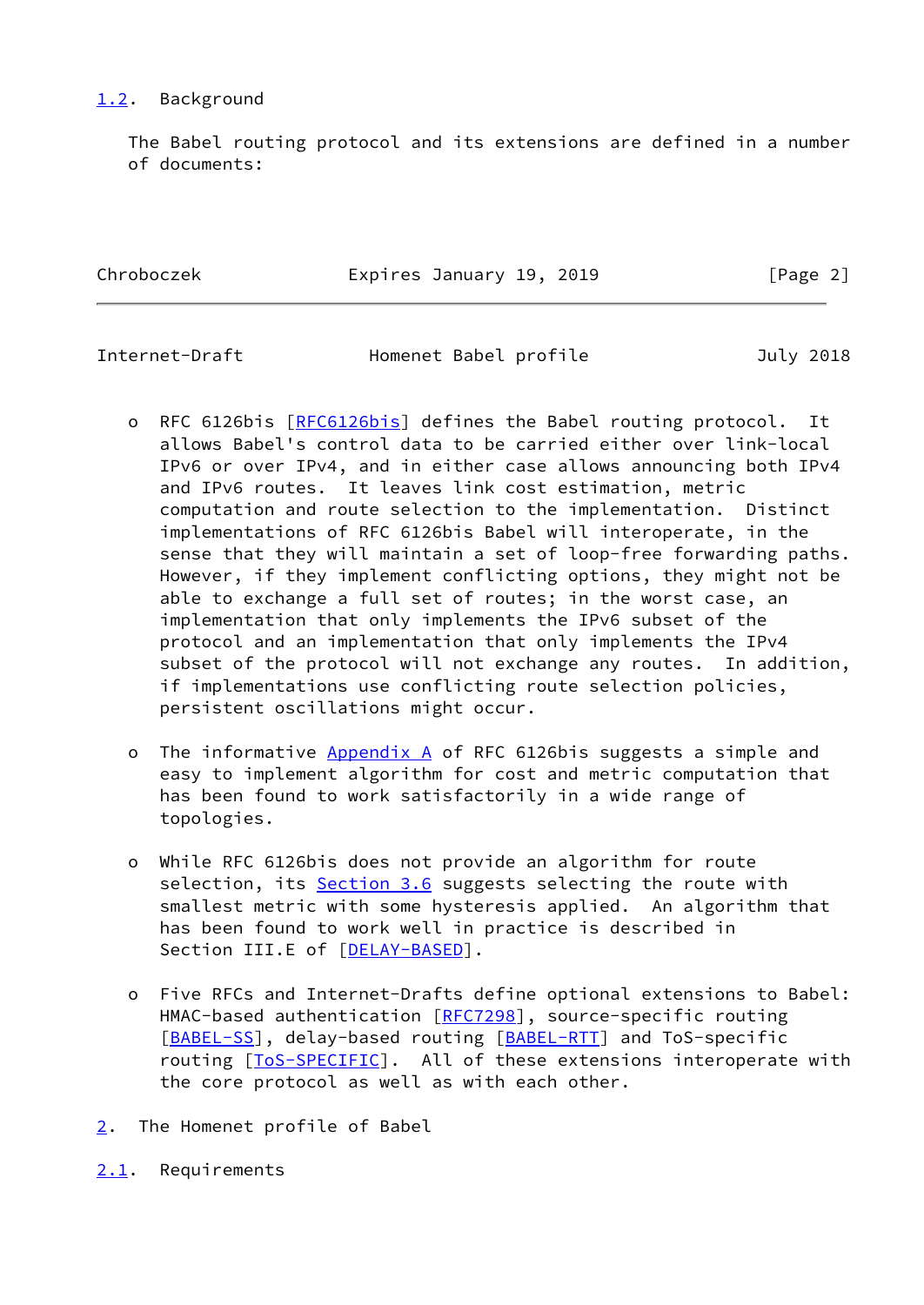REQ1: a Homenet implementation of Babel MUST encapsulate Babel control traffic in IPv6 packets sent to the IANA-assigned port 6696 and either the IANA-assigned multicast group ff02::1:6 or to a link local unicast address.

 Rationale: since Babel is able to carry both IPv4 and IPv6 routes over either IPv4 or IPv6, choosing the protocol used for carrying control traffic is a matter of preference. Since IPv6 has some features that make implementations somewhat simpler and more reliable (notably properly scoped and reasonably stable link-local addresses), we require carrying control data over IPv6.

| Chroboczek | Expires January 19, 2019 | [Page 3] |
|------------|--------------------------|----------|
|            |                          |          |

Internet-Draft Homenet Babel profile 3uly 2018

 REQ2: a Homenet implementation of Babel MUST implement the IPv6 subset of the protocol defined in the body of RFC 6126bis.

 Rationale: support for IPv6 routing is an essential component of the Homenet architecture.

 REQ3: a Homenet implementation of Babel SHOULD implement the IPv4 subset of the protocol defined in the body of RFC 6126bis. Use of other techniques for acquiring IPv4 connectivity (such as multiple layers of NAT) is strongly discouraged.

 Rationale: support for IPv4 will likely remain necessary for years to come, and even in pure IPv6 deployments, including code for supporting IPv4 has very little cost. Since HNCP makes it easy to assign distinct IPv4 prefixes to the links in a network, it is not necessary to resort to multiple layers of NAT, with all of its problems.

 REQ4: a Homenet implementation of Babel MUST implement source specific routing for IPv6, as defined in [draft-ietf-babel-source](https://datatracker.ietf.org/doc/pdf/draft-ietf-babel-source-specific) [specific](https://datatracker.ietf.org/doc/pdf/draft-ietf-babel-source-specific) [\[BABEL-SS](#page-8-5)].

 Rationale: source-specific routing is an essential component of the Homenet architecture. Source-specific routing for IPv4 is not required, since HNCP arranges things so that a single non-specific IPv4 default route is announced (Section [6.5 of \[RFC7788\]\)](https://datatracker.ietf.org/doc/pdf/rfc7788#section-6.5).

 REQ5: a Homenet implementation of Babel must use metrics that are of a similar magnitude to the values suggested in Appendix A of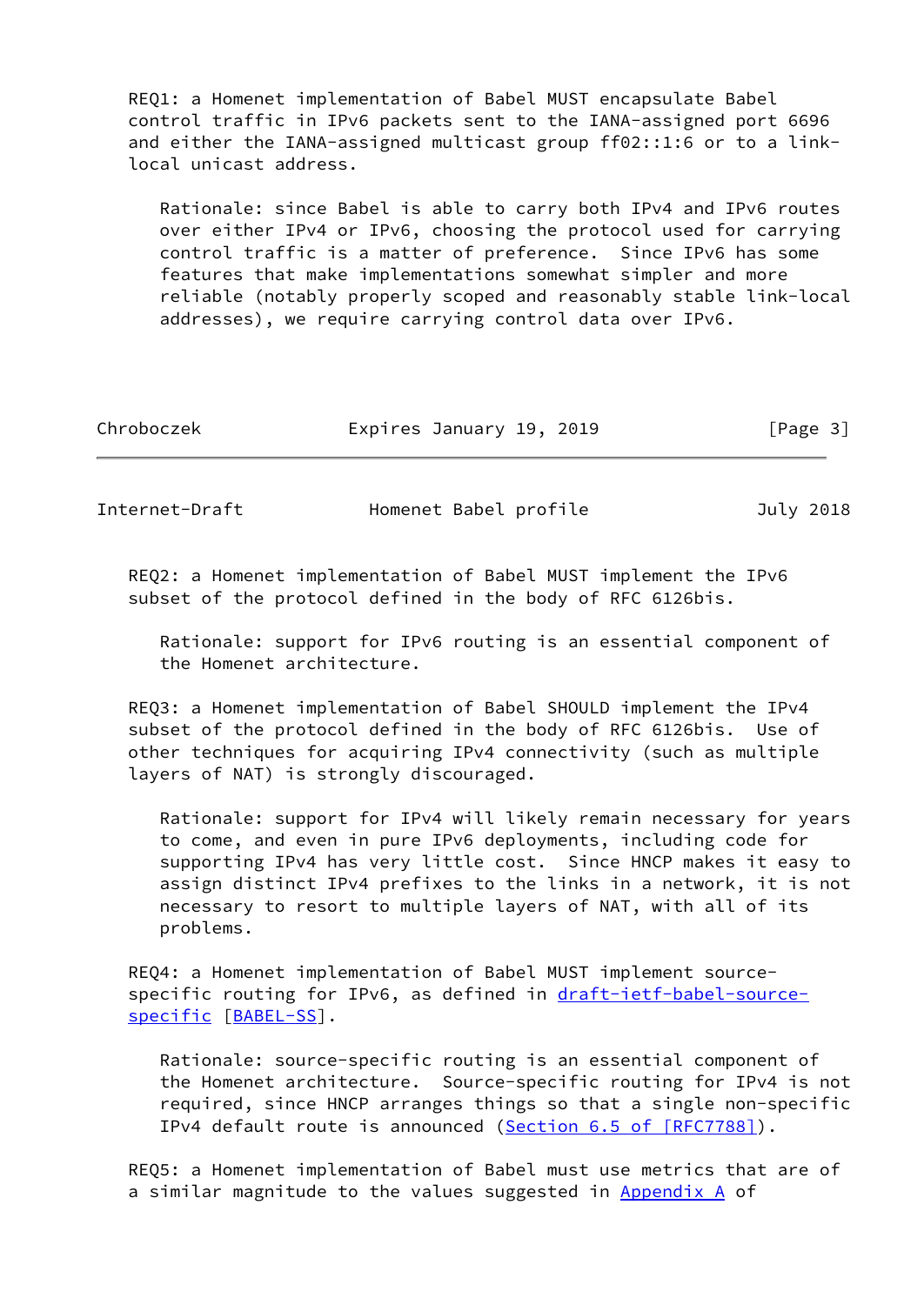RFC 6126bis. In particular, it SHOULD assign costs that are no less than 256 to wireless links, and SHOULD assign costs between 32 and 196 to lossless wired links.

 Rationale: if two implementations of Babel choose very different values for link costs, combining routers from different vendors will cause sub-optimal routing.

 REQ6: a Homenet implementation of Babel SHOULD distinguish between wired and wireless links; if it is unable to determine whether a link is wired or wireless, it SHOULD make the worst-case hypothesis that the link is wireless. It SHOULD dynamically probe the quality of wireless links and derive a suitable metric from its quality estimation. Appendix A of RFC 6126bis gives an example of a suitable algorithm.

 Rationale: support for wireless transit links is a distinguishing feature of Homenet, and one that is requested by our users. In the absence of dynamically computed metrics, the routing protocol

| Chroboczek | Expires January 19, 2019 | [Page 4] |
|------------|--------------------------|----------|
|            |                          |          |

<span id="page-4-1"></span>Internet-Draft Homenet Babel profile July 2018

 attempts to minimise the number of links crossed by a route, and therefore prefers long, lossy links to shorter, lossless ones. In wireless networks, "hop-count routing is worst-path routing".

While it would be desirable to perform link-quality probing on some wired link technologies, notably power-line networks, these kinds of links tend to be difficult or impossible to detect automatically, and we are not aware of any published link-quality algorithms for them. Hence, we do not require link-quality estimation for wired links of any kind.

# <span id="page-4-0"></span>[2.2](#page-4-0). Optional features

 OPT1: a Homenet implementation of Babel MAY perform route selection by applying hysteresis to route metrics, as suggested in Section 3.6 of RFC 6126bis and described in detail in Section III.E of [\[BABEL-RTT](#page-8-6)]. However, hysteresis is not required, and the implementation may simply pick the route with the smallest metric.

 Rationale: hysteresis is only useful in congested and highly dynamic networks. In a typical home network, stable and uncongested, the feedback loop that hysteresis compensates for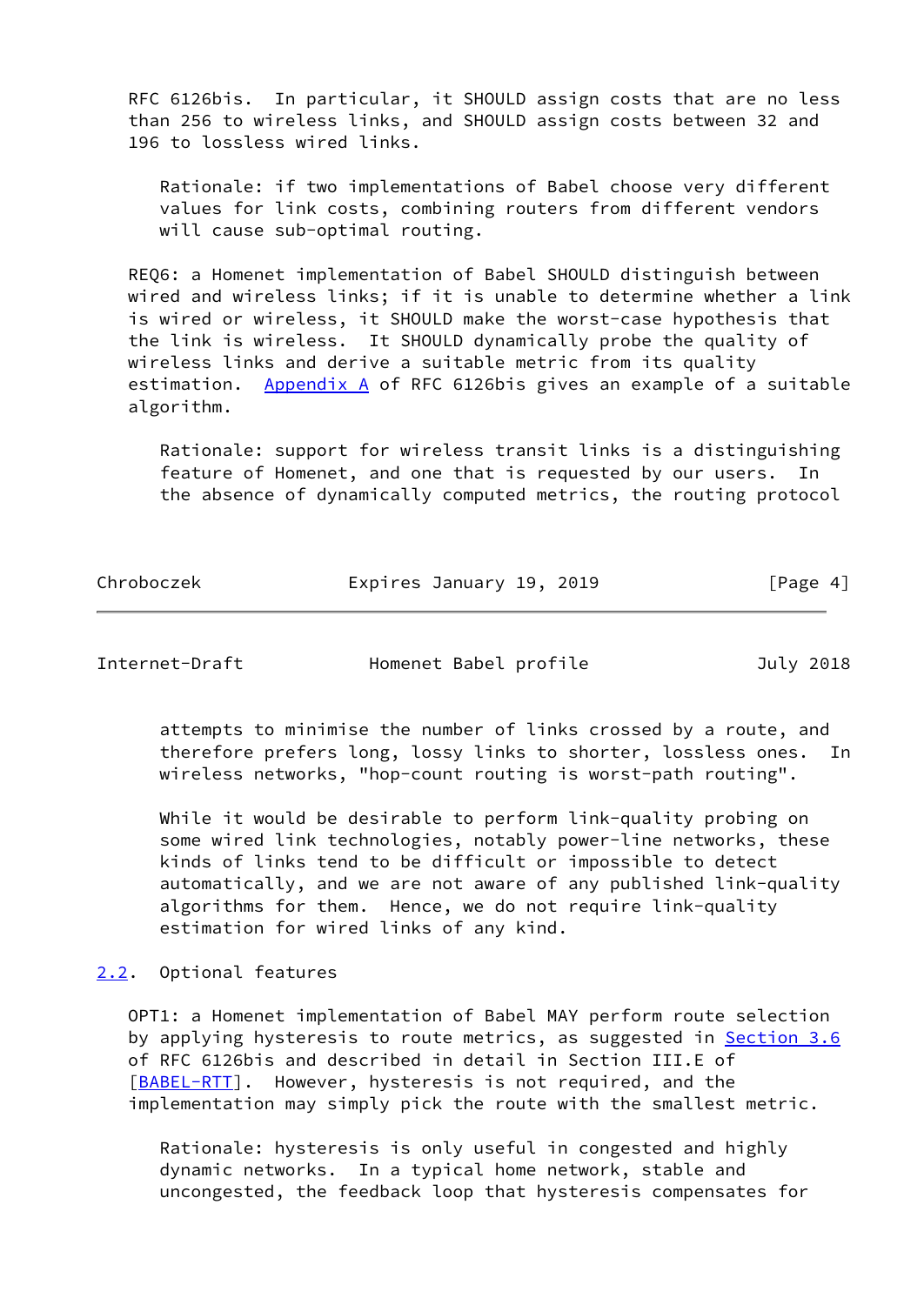does not occur.

 OPT2: a Homenet implementation of Babel may include support for other extensions to the protocol, as long as they are known to interoperate with both the core protocol and source-specific routing.

 Rationale: a number of extensions to the Babel routing protocol have been defined over the years; however, they are useful in fairly specific situations, such as routing over global-scale overlay networks [\[BABEL-RTT](#page-8-6)] or multi-hop wireless networks with multiple radio frequencies [[BABEL-Z](#page-8-7)]. Hence, with the exception of source-specific routing, no extensions are required for Homenet.

<span id="page-5-0"></span>[3](#page-5-0). Interactions between HNCP and Babel

 The Homenet architecture cleanly separates configuration, which is done by HNCP, from routing, which is done by Babel. While the coupling between the two protocols is deliberately kept to a minimum, some interactions are unavoidable.

 All the interactions between HNCP and Babel consist of HNCP causing Babel to perform an announcement on its behalf (under no circumstances does Babel cause HNCP to perform an action). How this is realised is an implementation detail that is outside the scope of this document; while it could conceivably be done using a private

| Chroboczek | Expires January 19, 2019 |  | [Page 5] |  |
|------------|--------------------------|--|----------|--|
|            |                          |  |          |  |

<span id="page-5-2"></span>

| Internet-Draft | Homenet Babel profile | July 2018 |
|----------------|-----------------------|-----------|
|----------------|-----------------------|-----------|

 communication channel between HNCP and Babel, in existing implementations HNCP installs a route in the operating system's kernel which is later picked up by Babel using the existing redistribution mechanisms.

### <span id="page-5-1"></span>[3.1](#page-5-1). Requirements

 REQ7: if an HNCP node receives a DHCPv6 prefix delegation for prefix P and publishes an External-Connection TLV containing a Delegated- Prefix TLV with prefix P and no Prefix-Policy TLV, then it MUST announce a source-specific default route with source prefix P over Babel.

 Rationale: source-specific routes are the main tool that Homenet uses to enable optimal routing in the presence of multiple IPv6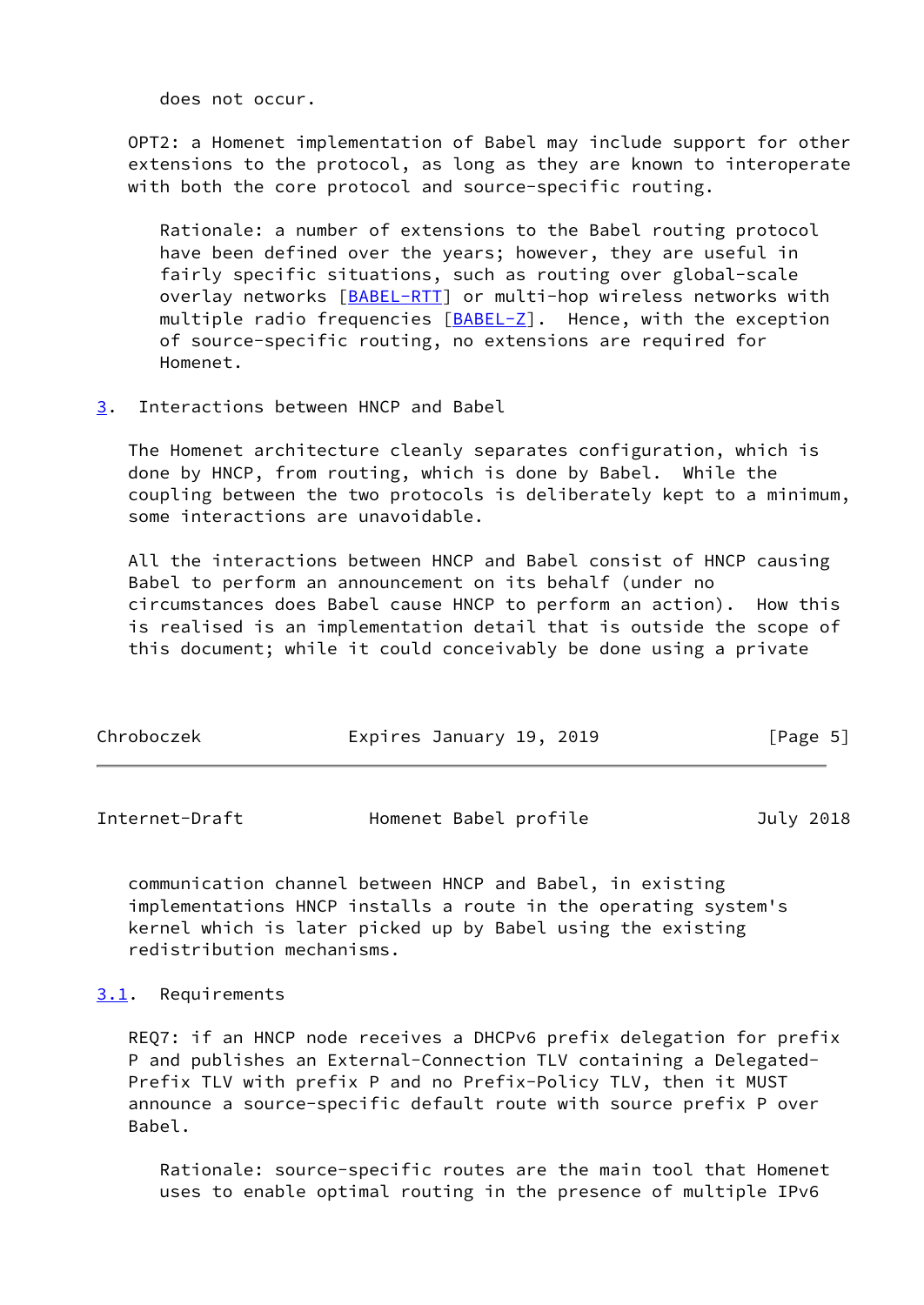prefixes. External connections with non-trivial prefix policies are explicitly excluded from this requirement, since their exact behaviour is application-specific.

 REQ8: if an HNCP node receives a DHCPv4 lease with an IPv4 address and wins the election for NAT gateway, then it MUST act as a NAT gateway and MUST announce a (non-specific) IPv4 default route over Babel.

 Rationale: the Homenet stack does not use source-specific routing for IPv4; instead, HNCP elects a single NAT gateway and publishes a single default route towards that gateway (*[RFC7788]* Section 6.5).

 REQ9: if an HNCP node assigns a prefix P to an attached link and announces P in an Assigned-Prefix TLV, then it MUST announce a route towards P over Babel.

 Rationale: prefixes assigned to links must be routable within the Homenet.

<span id="page-6-0"></span>[3.2](#page-6-0). Optional features

 OPT3: an HNCP node that receives a DHCPv6 prefix delegation MAY announce a non-specific IPv6 default route over Babel in addition to the source-specific default route mandated by requirement REQ7.

 Rationale: since the source-specific default route is more specific than the non-specific default route, the former will override the latter if all nodes implement source-specific routing. Announcing an additional non-specific route is allowed, since doing that causes no harm and might simplify operations in

| Chroboczek | Expires January 19, 2019 |  | [Page 6] |  |
|------------|--------------------------|--|----------|--|
|            |                          |  |          |  |

<span id="page-6-1"></span>Internet-Draft Homenet Babel profile July 2018

 some circumstances, e.g. when interoperating with a routing protocol that does not support source-specific routing.

 OPT4: an HNCP node that receives a DHCPv4 lease with an IPv4 address and wins the election for NAT gateway SHOULD NOT announce a source specific IPv4 default route.

Homenet does not require support for IPv4 source-specific routing.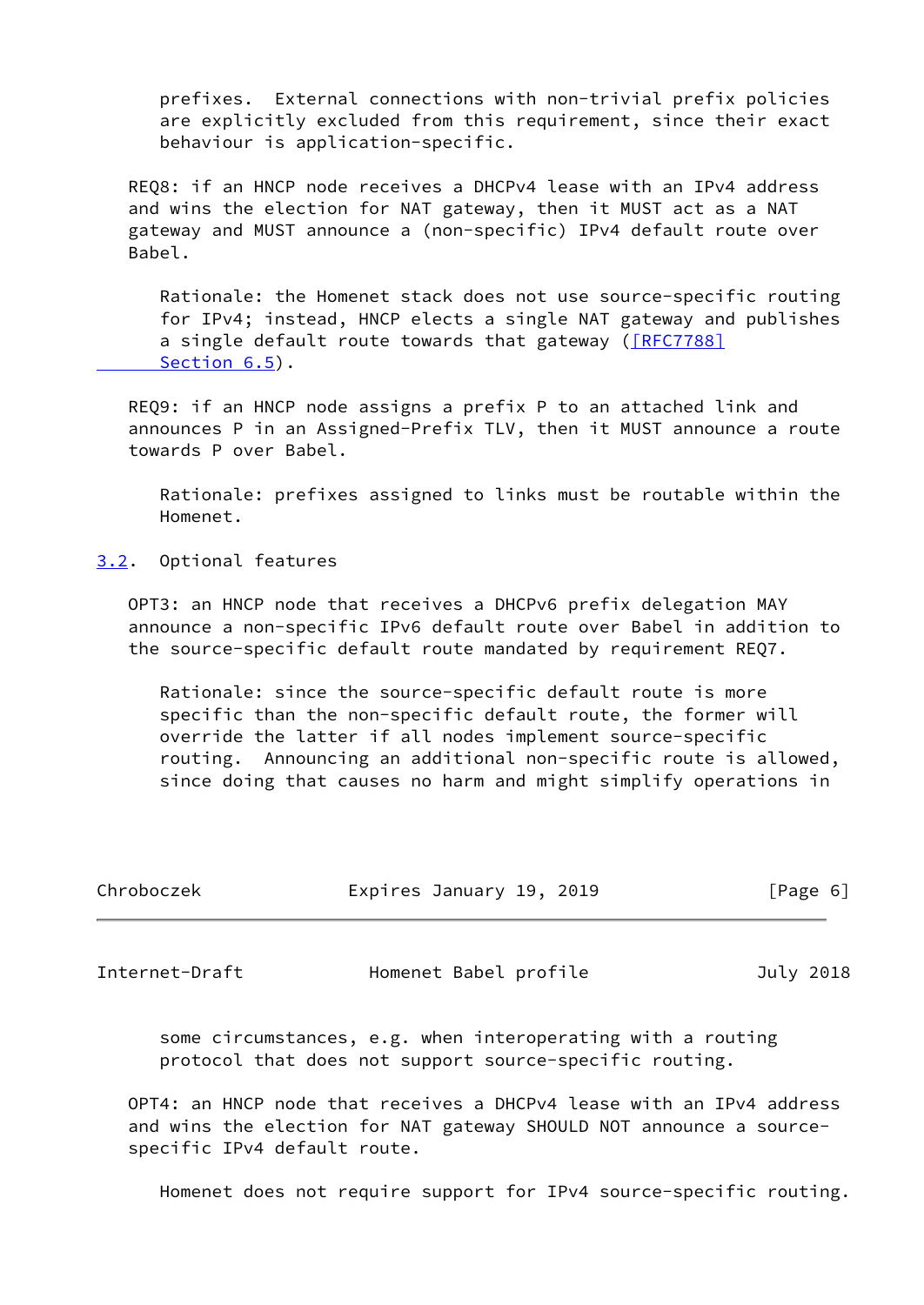Announcing IPv4 source-specific routes will not cause routing pathologies (blackholes or routing loops), but it might cause packets sourced in different parts of the Homenet to follow different paths, with all the confusion that this entails.

<span id="page-7-0"></span>[4](#page-7-0). Security Considerations

 Both HNCP and Babel carry their control data in IPv6 packets with a link-local source address, and implementations are required to drop packets sent from a global address. Hence, they are only susceptible to attacks from a directly connected link on which the HNCP and Babel implementations are listening.

 The security of a Homenet network relies on having a set of "Internal", "Ad Hoc" and "Hybrid" interfaces [\(Section](https://datatracker.ietf.org/doc/pdf/rfc7788#section-5.1) 5.1 of  [\[RFC7788\]](https://datatracker.ietf.org/doc/pdf/rfc7788#section-5.1)) that are assumed to be connected to links that are secured at a lower layer. HNCP and Babel packets are only accepted when they originate on these trusted links. "External" and "Guest" interfaces are connected to links that are not trusted, and any HNCP or Babel packets that are received on such interfaces are ignored. ("Leaf" interfaces are a special case, since they are connected to trusted links but HNCP and Babel traffic received on such interfaces is ignored.) This implies that the security of a Homenet network depends on the reliability of the border discovery procedure described in Section [5.3 of \[RFC7788\]](https://datatracker.ietf.org/doc/pdf/rfc7788#section-5.3).

 If untrusted links are used for transit, which is NOT RECOMMENDED, then any HNCP and Babel traffic that is carried over such links MUST be secured using an upper-layer security protocol. While both HNCP and Babel support cryptographic authentication, at the time of writing no protocol for autonomous configuration of HNCP and Babel security has been defined.

<span id="page-7-1"></span>[5](#page-7-1). IANA Considerations

This document requires no actions from IANA.

Chroboczek **Expires January 19, 2019** [Page 7]

<span id="page-7-3"></span>

Internet-Draft Homenet Babel profile July 2018

<span id="page-7-2"></span>[6](#page-7-2). Acknowledgments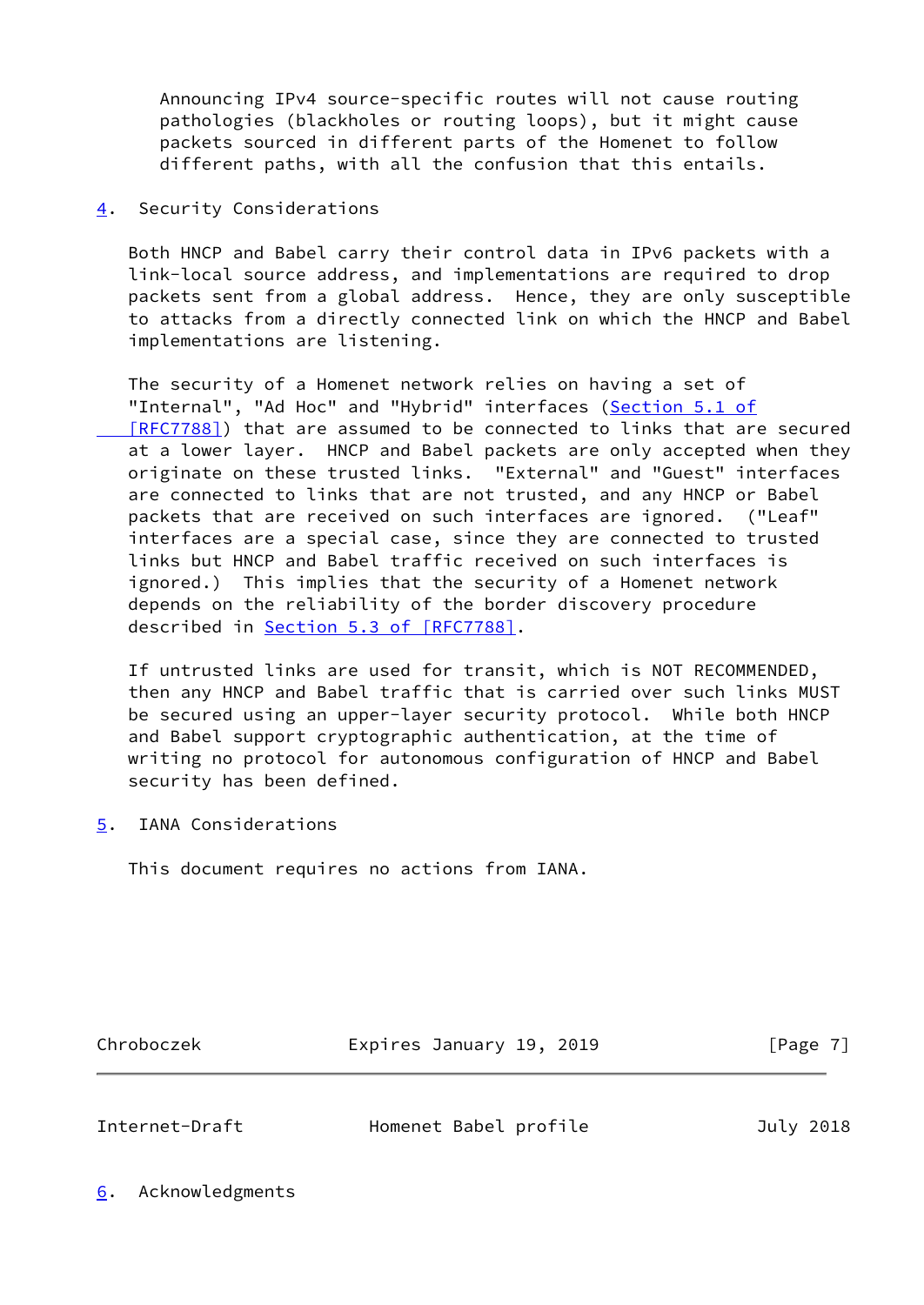A number of people have helped with defining the requirements listed in this document. I am especially indebted to Barbara Stark and Markus Stenberg.

- <span id="page-8-0"></span>[7](#page-8-0). References
- <span id="page-8-1"></span>[7.1](#page-8-1). Normative References

<span id="page-8-5"></span>[BABEL-SS]

 Boutier, M. and J. Chroboczek, "Source-Specific Routing in Babel", [draft-ietf-babel-source-specific-03](https://datatracker.ietf.org/doc/pdf/draft-ietf-babel-source-specific-03) (work in progress), August 2018.

 [RFC2119] Bradner, S., "Key words for use in RFCs to Indicate Requirement Levels", [BCP 14](https://datatracker.ietf.org/doc/pdf/bcp14), [RFC 2119](https://datatracker.ietf.org/doc/pdf/rfc2119), DOI 10.17487/RFC2119, March 1997.

#### <span id="page-8-3"></span>[RFC6126bis]

 Chroboczek, J. and D. Schinazi, "The Babel Routing Protocol", Internet Draft [draft-ietf-babel-rfc6126bis-04](https://datatracker.ietf.org/doc/pdf/draft-ietf-babel-rfc6126bis-04), October 2017.

- [RFC7788] Stenberg, M., Barth, S., and P. Pfister, "Home Networking Control Protocol", [RFC 7788](https://datatracker.ietf.org/doc/pdf/rfc7788), DOI 10.17487/RFC7788, April 2016.
- [RFC8174] Leiba, B., "Ambiguity of Uppercase vs Lowercase in [RFC](https://datatracker.ietf.org/doc/pdf/rfc2119) [2119](https://datatracker.ietf.org/doc/pdf/rfc2119) Key Words", [BCP 14](https://datatracker.ietf.org/doc/pdf/bcp14), [RFC 8174,](https://datatracker.ietf.org/doc/pdf/rfc8174) DOI 10.17487/RFC8174, May 2017.
- <span id="page-8-6"></span><span id="page-8-2"></span>[7.2](#page-8-2). Informative References
	- [BABEL-RTT]

 Jonglez, B. and J. Chroboczek, "Delay-based Metric Extension for the Babel Routing Protocol", [draft-jonglez](https://datatracker.ietf.org/doc/pdf/draft-jonglez-babel-rtt-extension-01) [babel-rtt-extension-01](https://datatracker.ietf.org/doc/pdf/draft-jonglez-babel-rtt-extension-01) (work in progress), May 2015.

<span id="page-8-7"></span> [BABEL-Z] Chroboczek, J., "Diversity Routing for the Babel Routing Protocol", [draft-chroboczek-babel-diversity-routing-01](https://datatracker.ietf.org/doc/pdf/draft-chroboczek-babel-diversity-routing-01) (work in progress), February 2016.

### <span id="page-8-4"></span>[DELAY-BASED]

 Jonglez, B. and J. Chroboczek, "A delay-based routing metric", March 2014.

Available online from<http://arxiv.org/abs/1403.3488>

Chroboczek **Expires January 19, 2019** [Page 8]